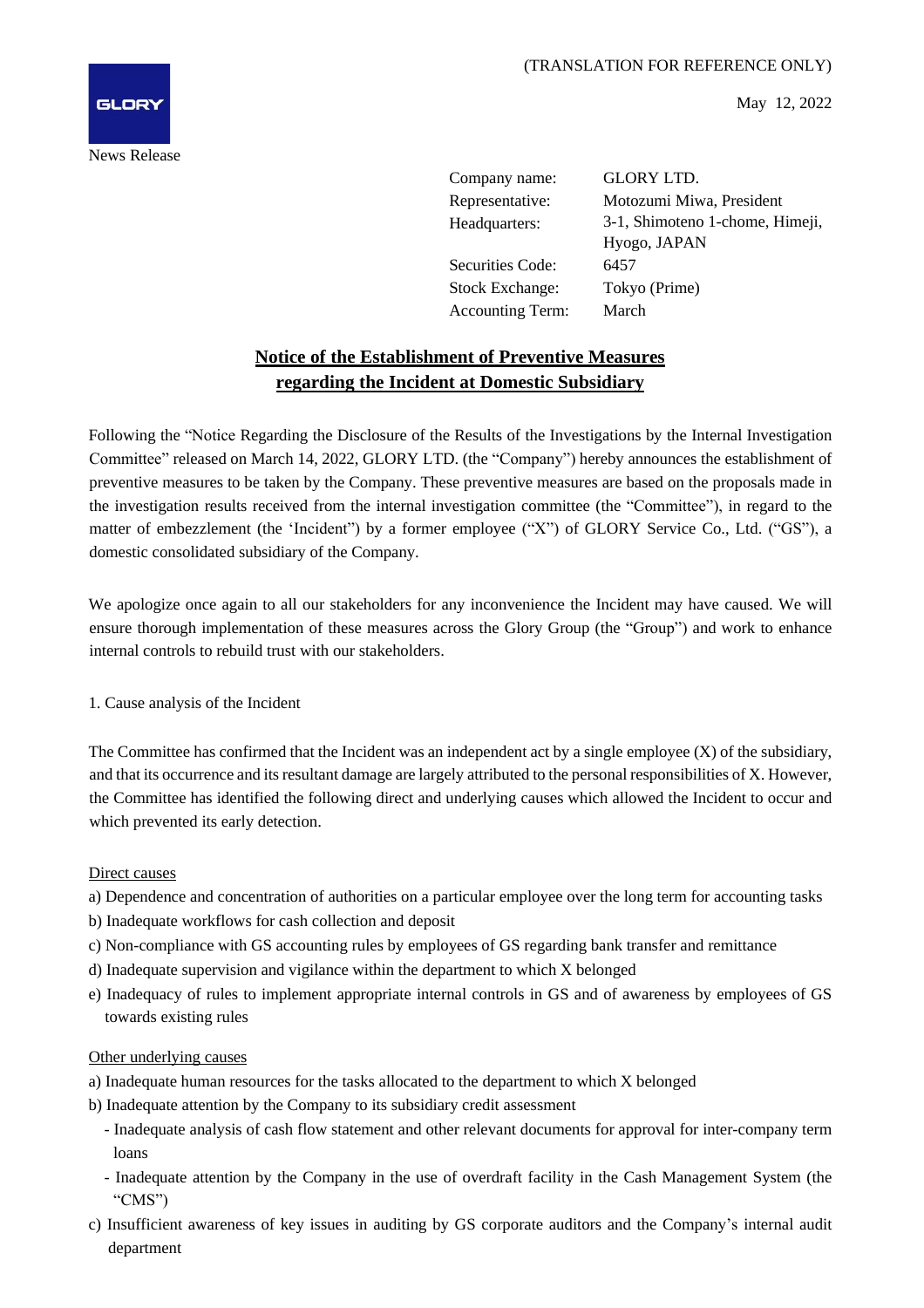## 2. Preventive measures to be taken by the Group

The following preventive measures are formulated and based on the above-mentioned cause analysis.

- 2.1 To review workflows and establish internal rules for accounting operations
- a) To apply strict cash management process and system
	- The Group companies will ensure multiple people are involved in their handling of cash, e.g. cash collected from customers, and unused cheques and bills. The cash management regulations will be revised so that common compliance regulations are clearly indicated for the Group companies to follow.
	- GS, in particular, will ensure a thorough reconciliation of the following three figures in the management ledger, which will then be confirmed and approved by designated supervisors.
		- i) Total amount of cash collected from customers and stored in the safe for the set period
		- ii) Total amount of cash in the safe, counted and confirmed by multiple employees before being collected by a Cash-In-Transit (CIT) company for deposit

iii) Amount of cash deposited in a GS bank account by the CIT company

- The Company will extend the use of its cash handling machines for the above-mentioned processes to ensure rigorous cash management.
- b) To apply strict deposit management process and system
	- All Group companies will ensure segregation of duties by system setting for the operations of internet bank transfer and remittance, in order to avoid the situation where a single person can conduct such operations. For strict deposit management of bank accounts, all Group companies will ensure thorough confirmation of monthly transaction details and reconciliation between original balance statements and book balance every half-year. In addition, the Company will revise its deposit management rules and regulations and operational standards to be implemented across the Group.
	- The Company will monitor its subsidiaries' main bank accounts in a timely manner.
- c) To apply strict accounting procedures
	- For all the Group companies, the Company will ensure the segregation of duties by system setting for the issuance and approval of accounting slips. If such an arrangement is not possible due to, for example, the size of subsidiaries, additional process, e.g. an approval by another manager, should be included in the procedure.
- 2.2 To ensure the strict and effective use of CMS for credit approval processes to subsidiaries by the Company
- a) To establish and apply strict credit approval process
	- The Company will further clarify the rules regarding the use of its overdraft facility by subsidiaries. Subsidiaries will notify the Company's Finance Department of their use of overnight overdraft facility and the Company will initiate inspections immediately if there is a suspicion of misconduct. For the time being, GS is subject to the use of CMS.
- b) To ensure strict examination and approval process for credit to the Company's subsidiaries
	- The Company will review the credit approval process for subsidiaries. For each approval, the Company will carefully examine the intended use of funds and thoroughly analyze the subsidiary's financial standing and cash flow. This will be based on the documentary evidence prepared by the subsidiary, such as financial statements and repayment plans, as well as on the objective evidence such as bank statements and transaction details.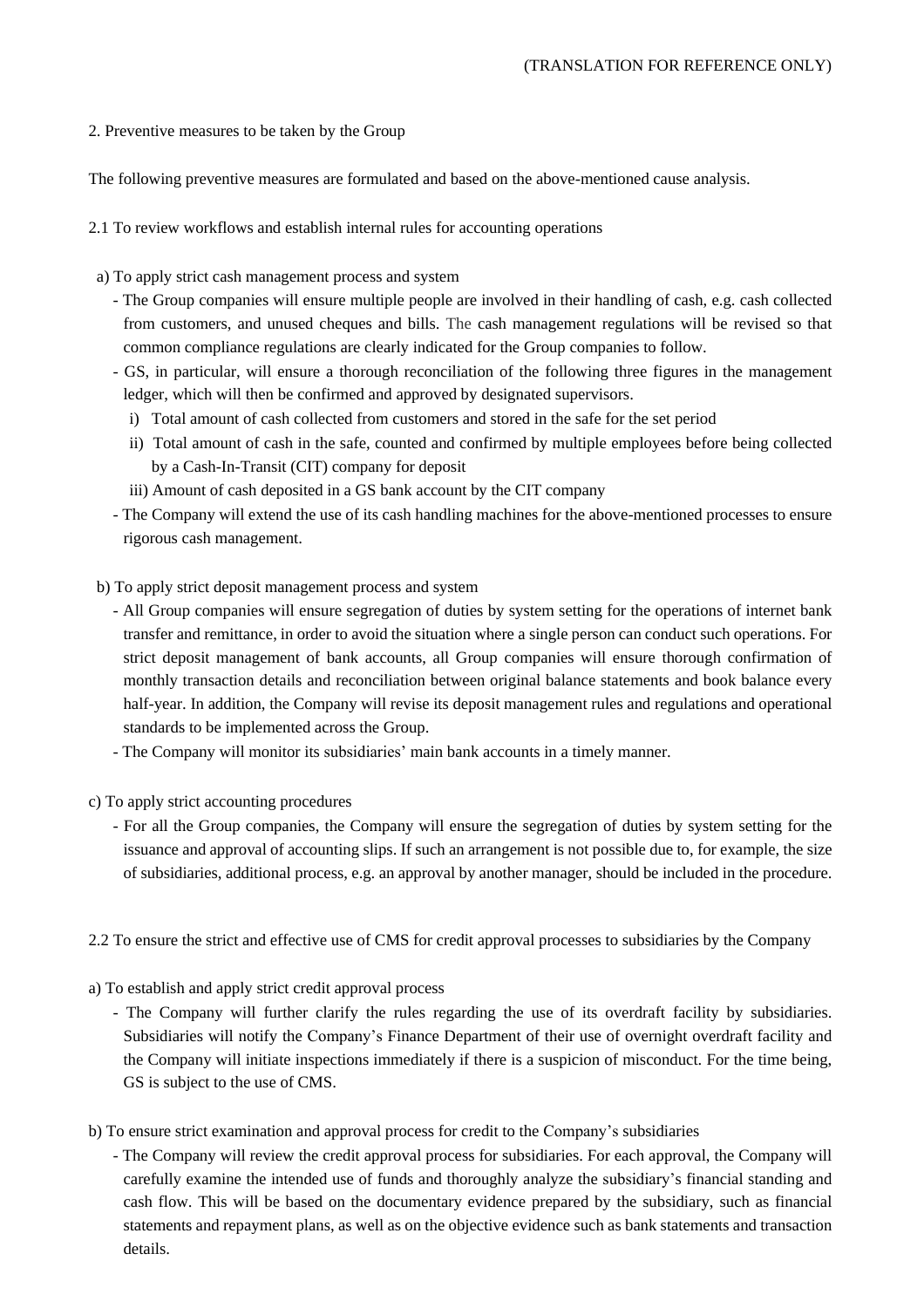#### 2.3 To enhance governance and promote compliance across the Group

- a) To reinforce accounting and finance functions and promote awareness of compliance within GS
	- The Company will dispatch a manager who has accounting and finance expertise to GS to enhance GS's accounting and finance functions.
	- The Company will ensure necessary training is provided to GS's managers at the earliest date to raise awareness towards compliance and to support their understanding of the importance of having a division responsible for compliance. For other GS's employees, the Company will ensure regular and on-going training is provided to enhance their understanding and stress the importance of complying with laws and internal regulations, and by so doing, increase the level of awareness of compliance across the whole organization of GS.
- b) To ensure appropriate assignment of human resources for all the Group companies
	- The Company will ensure planned job rotation for the roles with a high risk of misconduct to avoid dependence on particular employee(s), as well as the centralization of authority for certain job positions, so as to prevent and detect any misconduct at an early stage.
	- The Company will formulate a policy to facilitate the optimal selection of the Company's personnel to be assigned to certain tasks at subsidiaries.
- c) To provide necessary training for managers across the Group
	- The Company will establish and conduct the training and education programs for those dispatched from the Company to subsidiaries as managers. Such programs will be provided to assist them with acquiring necessary knowledge of the subsidiaries' businesses, skills needed for their respective roles, and the maintaining of their management capabilities.
	- The Company will develop structured training programs to be implemented on a regular basis for the Group's executive officers to deepen their knowledge of general matters, legal affairs, business strategies, management accounting, governance, and compliance.
	- The Company will require all managers in the Group to participate in the management training programs for them to raise awareness of.
- d) To raise awareness of compliance across the Group
	- Through use of questionnaires, the Company will examine the Group's internal rules and regulations and the level of its compliance. The Company will also seek to identify any misconduct similar to the Incident, or other perceived potential risks, and take necessary measures as required.
	- In addition to the e-learning course provided for all managers during its "Corporate Ethics Months", the Company will provide a group-wide compliance training program focused on the Incident for all employees to raise their awareness of compliance and to develop a corporate culture that prevents the occurrence of misconduct.
- e) To revise rules and regulations regarding the governance of subsidiaries
	- The Company will review regulations for management of the Group companies to clarify the roles and responsibilities of the Company's divisions which govern the Group companies. In addition, the Company will establish a system which enables the divisions to provide necessary governance to subsidiaries, and to identify issues of concern at an early stage for subsidiaries' business operations and administrative functions such as accounting and finance, legal affairs, and HR.